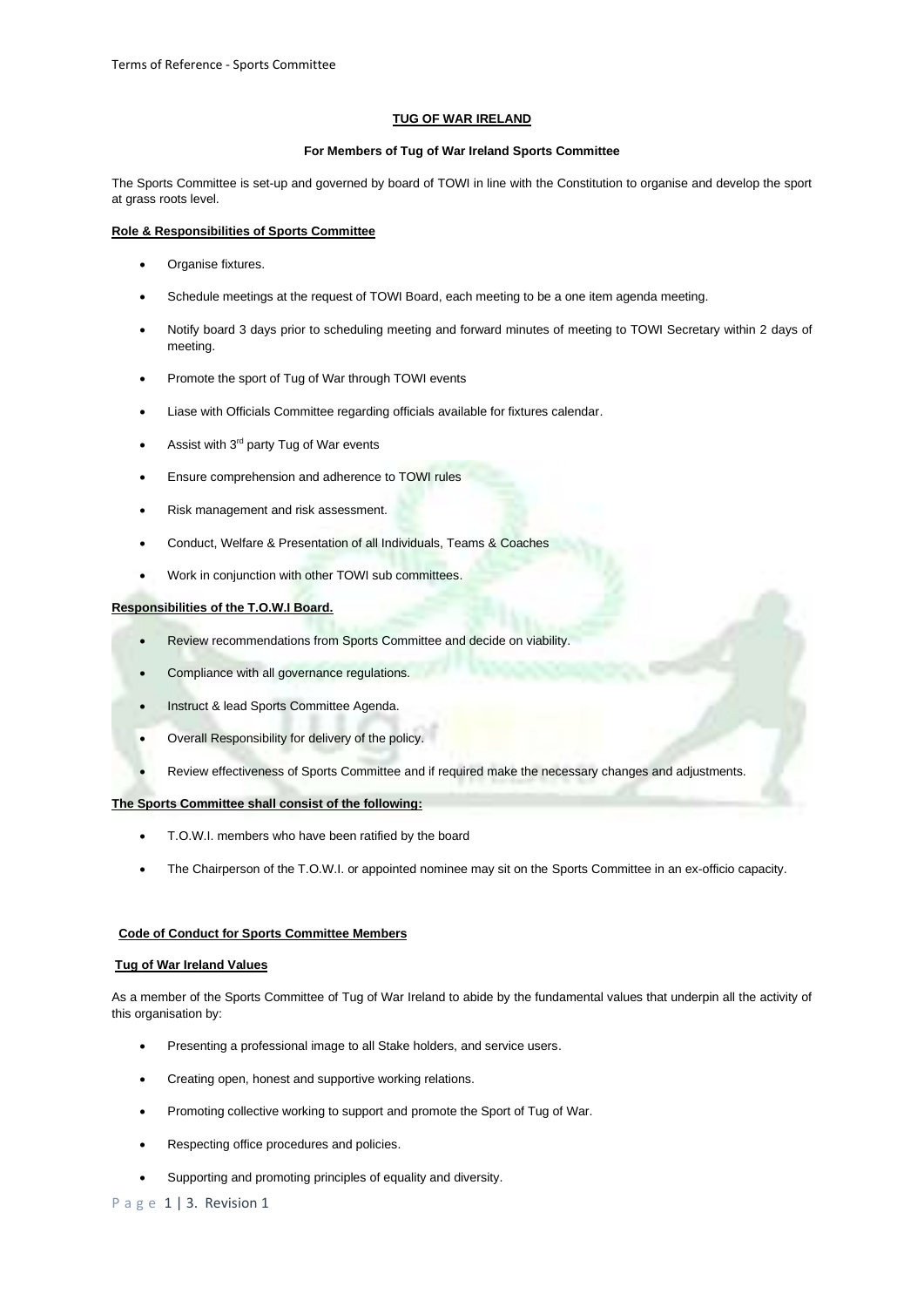- Respecting confidentiality of information and procedures.
- Giving volunteers the same respect and support as staff members.

Additionally, I agree to the following points:

#### **Law, Mission, Policies**

- I will not break any law or regulations in any aspect of my role as a member of the Sports Committee
- I will support the objects of the Company as listed in its Memorandum and consider myself its guardian.
- I will abide by all Company Policies & strategy.

#### **Conflicts of interest**

- I will always strive to act in the best interests of the organisation.
- I will declare any conflict of interest, or any circumstance that might be viewed by others as a conflict of interest, as soon as it arises.
- I acknowledge and agree to adhere to the provisions of the Constitution regarding potential conflicts of interest.
- I will strive to establish respectful, collegial and courteous relationships with all I come into contact in my role as a Member of the Sports Committee.

## **Protecting the organisation's reputation**

- I will not speak as a Member of this Company to the media or in a public forum without the prior knowledge and approval of the Chairperson of the Board of T.O.W.I.
- When I am speaking as a Member of this Committee, my comments will reflect current organisational policy even when these do not agree with my personal views.
- When speaking as a private citizen I will strive to uphold the reputation of Tug of War Ireland and Membership.
- I will respect organisational, Board Members and individual's confidentiality.
- I will take an active interest in the Company's public image, noting news articles, books, television programmes and the like about the Sport of Tug of War, organisations or about important issues for the organisation.

#### **Personal gain**

- I will not personally gain materially or financially from my role as a Member of the Sports Committee., nor will I permit others to do so as a result of my actions or negligence.
- I will document expenses and seek reimbursement according to procedure. T.O.W.I. members of the Sports Committee will be paid all reasonable expenses properly incurred and vouched by them in connection with the discharge of their duties.
- I will not accept substantial gifts or hospitality without prior consent of the Board. of T.O.W.I.
- I will use Tug of War Ireland Resources responsibly, when authorised, in accordance with board policy and procedure.

## **As a Member of the Sports Committee**

- I will strive to embody the principles of leadership in all my actions and live up to the trust placed in me by the Membership of Tug of War Ireland.
- I will abide by the Company's. governance procedures and practices.
- I will strive to attend all meetings, giving apologies ahead of time to the Chair or Secretary if unable to attend.

P a g e 2 | 3. Revision 1